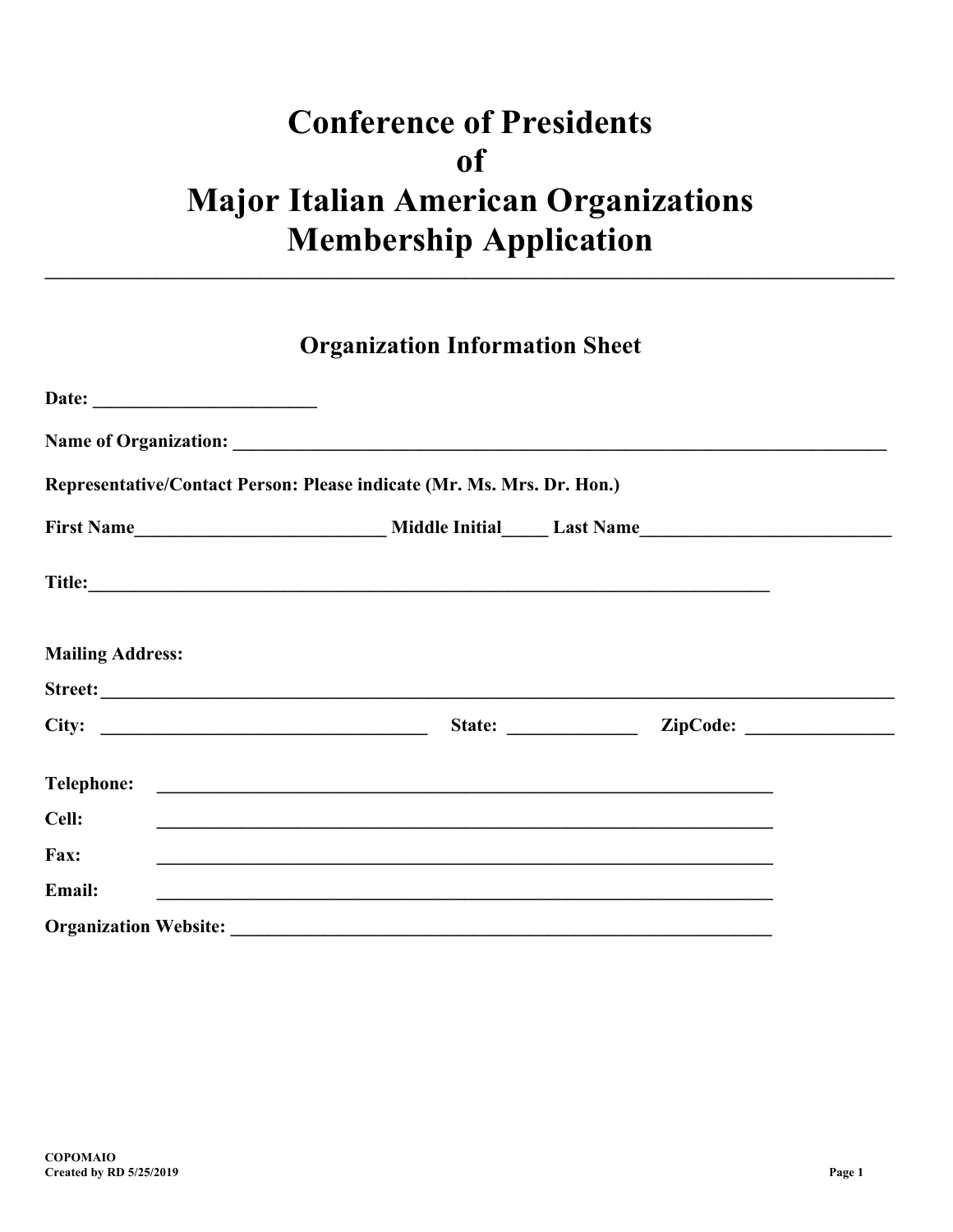## **APPLICATION FORM (Clearly Type or Print)**

## *Please answer fully the following questions about your organization***: (attach additional sheets if necessary)**

1. Is your organization national, regional, statewide, or issue specific (please explain your answer)?

| National | Regional | Statewide | Issue Specific |
|----------|----------|-----------|----------------|
|          |          |           |                |

In which state and county is it incorporated? \_\_\_\_\_\_\_\_\_\_\_\_\_\_\_\_\_\_\_\_\_\_\_\_\_\_\_\_\_\_\_\_\_\_\_

- 2. Is your organization a  $501(c)3?$  **Y**
- 3. Organization administration structure:
	- a. Number of officers:
	- b. Executive Committee **Y\_\_\_\_\_ N\_\_\_\_\_**
	- c. Election cycle for each position: (add positions as needed)

Chair: 1 Year 2 Years Other:

- Vice Chair: 1 Year 2 Years Other:
- Treasurer: 1 Year 2 Years Other:
- Secretary: 1 Year 2 Years Other:

Other Positions:

4. What year was your organization founded and how many members does it currently have?

| Year Founded: | $#$ of Members: |
|---------------|-----------------|
|---------------|-----------------|

5. How many chapters and/or "participating organizations" does your organization have?

# of Chapters:  $\qquad$  # of Participating organizations: